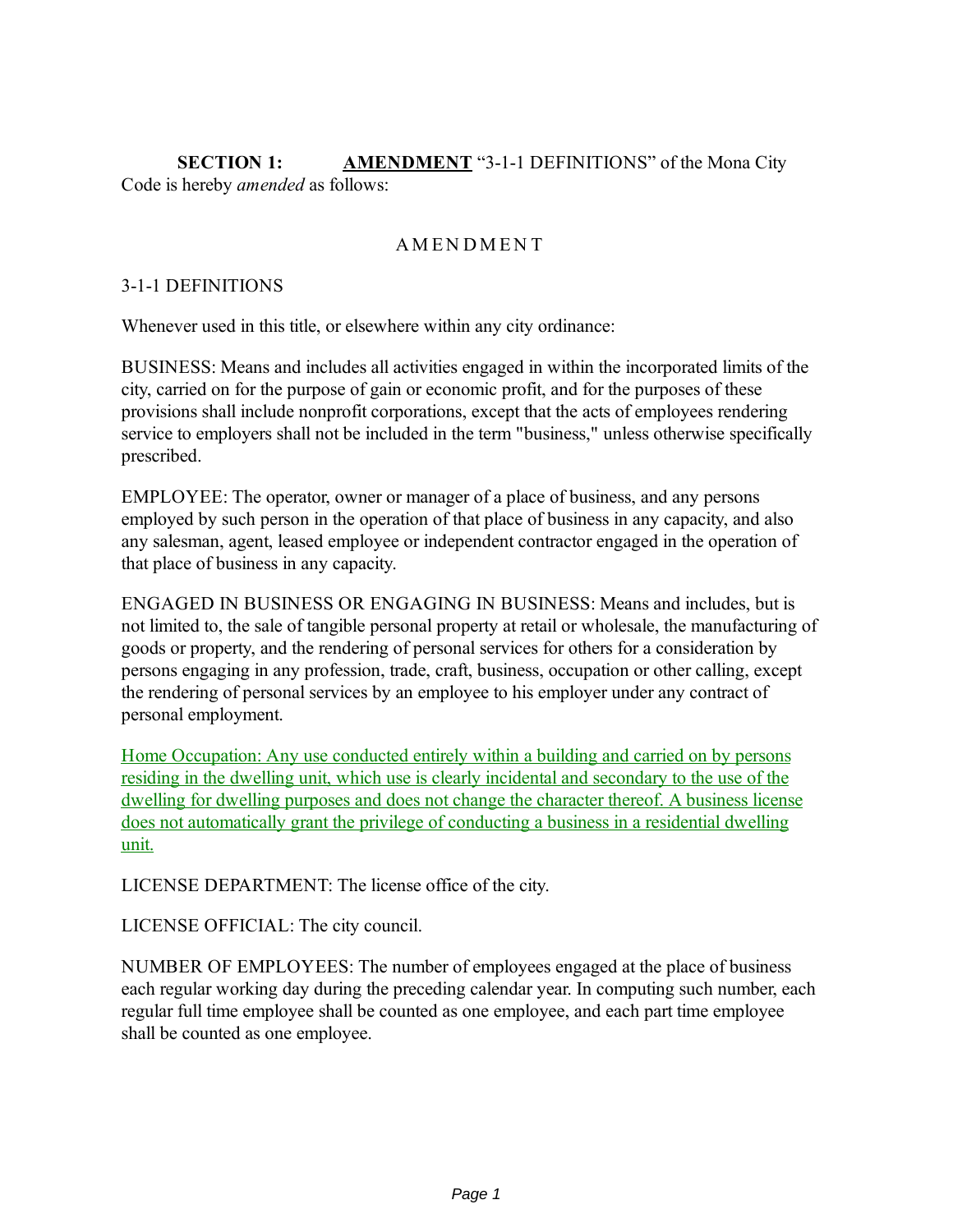PERSON: Any individual, receiver, assignor, trustee in a bankruptcy, trust, estate, firm, partnership, limited liability company, limited liability partnership, joint venture, club, company, joint stock company, business trust, corporation, association, society or other group of individuals acting as a unit, whether mutual, cooperative, fraternal, nonprofit or otherwise.

PLACE OF BUSINESS: Any location maintained or operated by a licensee within the city, from which business activity is conducted or transacted.

**SECTION 2: AMENDMENT** "3-1-10 APPROVAL OF APPLICATION" of the Mona City Code is hereby *amended* as follows:

#### **AMENDMENT**

#### 3-1-10 APPROVAL OF APPLICATION

In the event the city approves a business license, the business license shall be signed by the mayorrecorder, or impressed by his facsimile, and forwarded to the applicant.

**SECTION 3: ADOPTION** "3-5 HOME OCCUPATION LICENSE" of the Mona City Code is hereby *added* as follows:

#### **ADOPTION**

#### 3-5 HOME OCCUPATION LICENSE*(Added)*

3-5 HOME OCCUPATION LICENSE

**SECTION 4: ADOPTION** "3-5-1 DEFINITION" of the Mona City Code is hereby *added* as follows:

### **ADOPTION**

3-5-1 DEFINITION*(Added)*

3-5-1 DEFINITION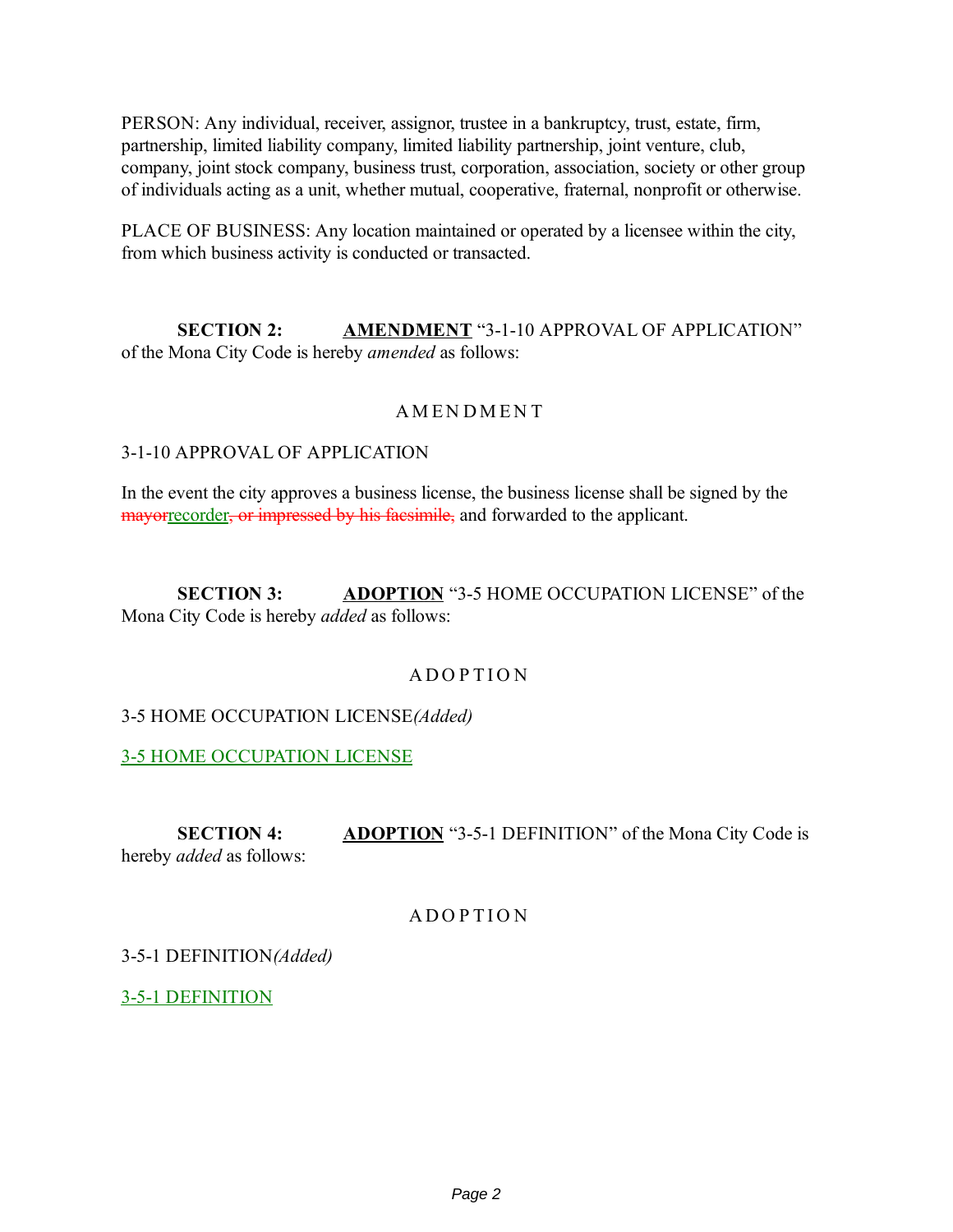"Home occupation" means any use conducted entirely within a building and carried on by persons residing in the dwelling unit, which use is clearly incidental and secondary to the use of the dwelling for dwelling purposes and does not change the character thereof. A business license does not automatically grant the privilege of conducting a business in a residential dwelling unit.

# **SECTION 5: ADOPTION** "3-5-2 HOME OCCUPATION LICENSE REQUIRED" of the Mona City Code is hereby *added* as follows:

# **ADOPTION**

## 3-5-2 HOME OCCUPATION LICENSE REQUIRED*(Added)*

To assure compliance with provisions of this title and to protect the character of residential neighborhoods in the city, a home occupation license shall be obtained according to the procedures and standards set forth in this title and from the office of the city recorder before a dwelling unit in a residential or an agricultural zone may be used for these business purposes. Any person who fails to obtain a home occupation license, either by an act of omission or commission shall be deemed guilty of a misdemeanor and upon conviction thereof shall be liable to punishment by a fine in an amount not to exceed two hundred ninety-nine dollars or by imprisonment for a term not to exceed six months, or by both such fine and imprisonment. A home occupation license is required in addition to a business license.

## **SECTION 6: ADOPTION** "3-5-3 APPLICATION FOR HOME OCCUPATION LICENSE" of the Mona City Code is hereby *added* as follows:

## A DOPTION

#### 3-5-3 APPLICATION FOR HOME OCCUPATION LICENSE*(Added)*

Application for a home occupation license shall be made in writing to the city recorder. All licenses shall be paid in advance in legal currency of the United States.

**SECTION 7: ADOPTION** "3-5-4 PROCEDURE" of the Mona City Code is hereby *added* as follows: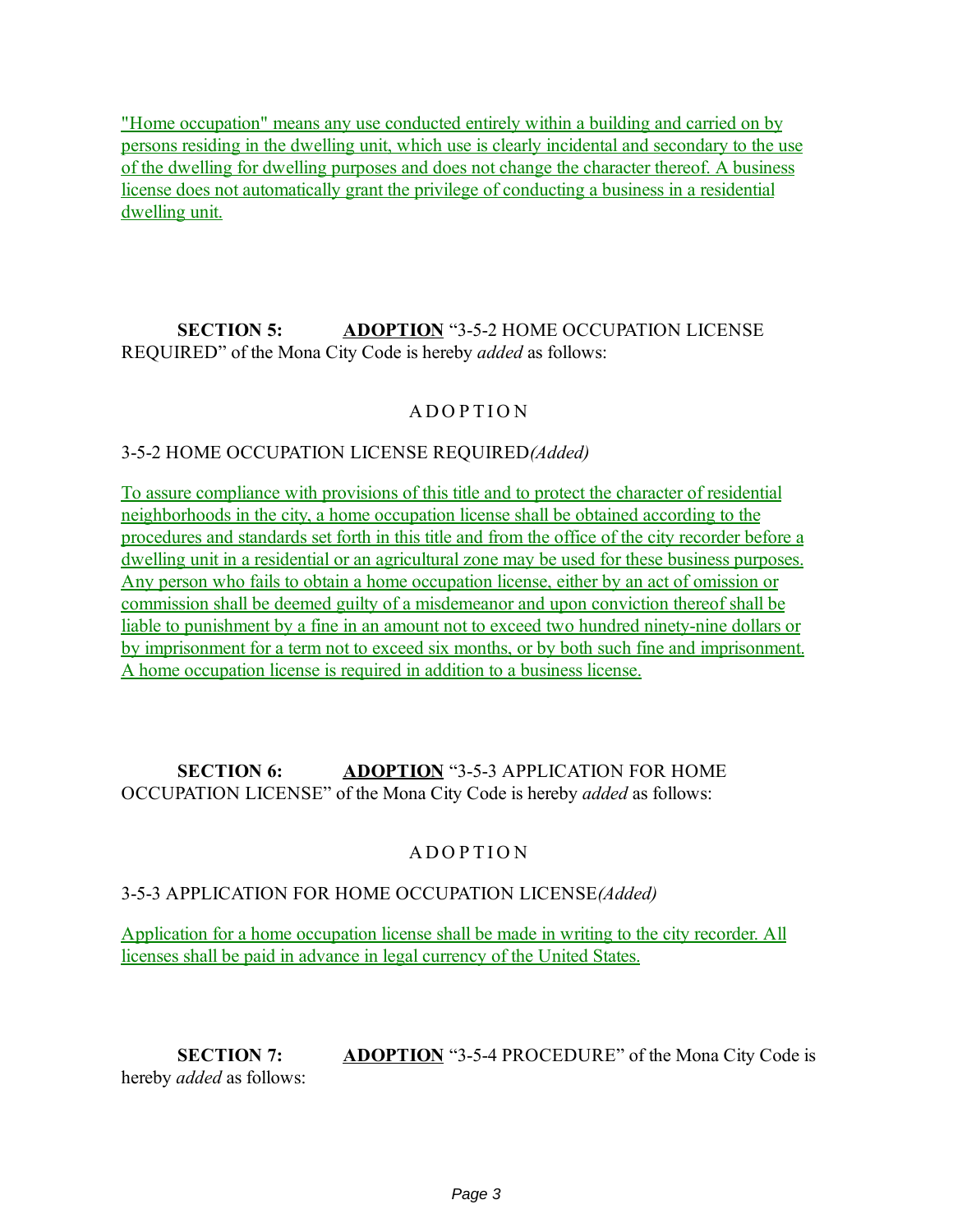# A DOPTION

3-5-4 PROCEDURE*(Added)*

The mayor and/or city administrator may, upon application, grant a home occupation license which shall state the home occupation permitted, the conditions attached thereto, and any time limitations imposed thereon. The license shall not be issued unless the applicant is in compliance with each one of the conditions listed in city ordinance and state law, and that the applicant has agreed in writing to comply with all said conditions. All certificates of license shall be signed by the mayor and attested by the city recorder under the seal of the city.

**SECTION 8: ADOPTION** "3-5-5 CONDITIONS" of the Mona City Code is hereby *added* as follows:

# **ADOPTION**

### 3-5-5 CONDITIONS*(Added)*

As a prerequisite to the issuance of a home occupation license, conditions must be observed at all times by the licensee and the licensee shall comply with the following:

- A. Only bona fide residents of the premises, as defined by the city zoning ordinance, shall be employed by the licensee.
- B. The home occupation shall not physically change the dwelling to the extent that it would alter the residential character or appearance of the dwelling or neighborhood.
- C. The home occupation shall be conducted wholly within a structure on the premises and shall not exceed twenty-five percent of the total main floor area of the residential structure; nor in the alternative, more than fifty percent of the total floor area of any attached garage wherein the license activity is conducted. The home occupation shall not involve the use of any accessory building or yard space for storage, nor shall any activities be conducted outside the building.
- D. The home occupation shall not display nor create outside the building any external evidence of the operation of the home occupation.
- E. The home occupation shall not generate pedestrian or vehicular traffic in excess of that customarily associated with the zone in which the use is located.
- F. There shall be complete conformity with fire, building, plumbing, electrical and health codes and to all state and city laws and ordinances.
- G. The home occupation shall not cause a demand for municipal or utility services or community facilities in excess of those usually and customarily provided for residential uses.
- H. The home occupation shall not be associated with, or produce odor, fumes, light, glare, color, design, materials, construction, lighting, sounds, noises, or vibrations or other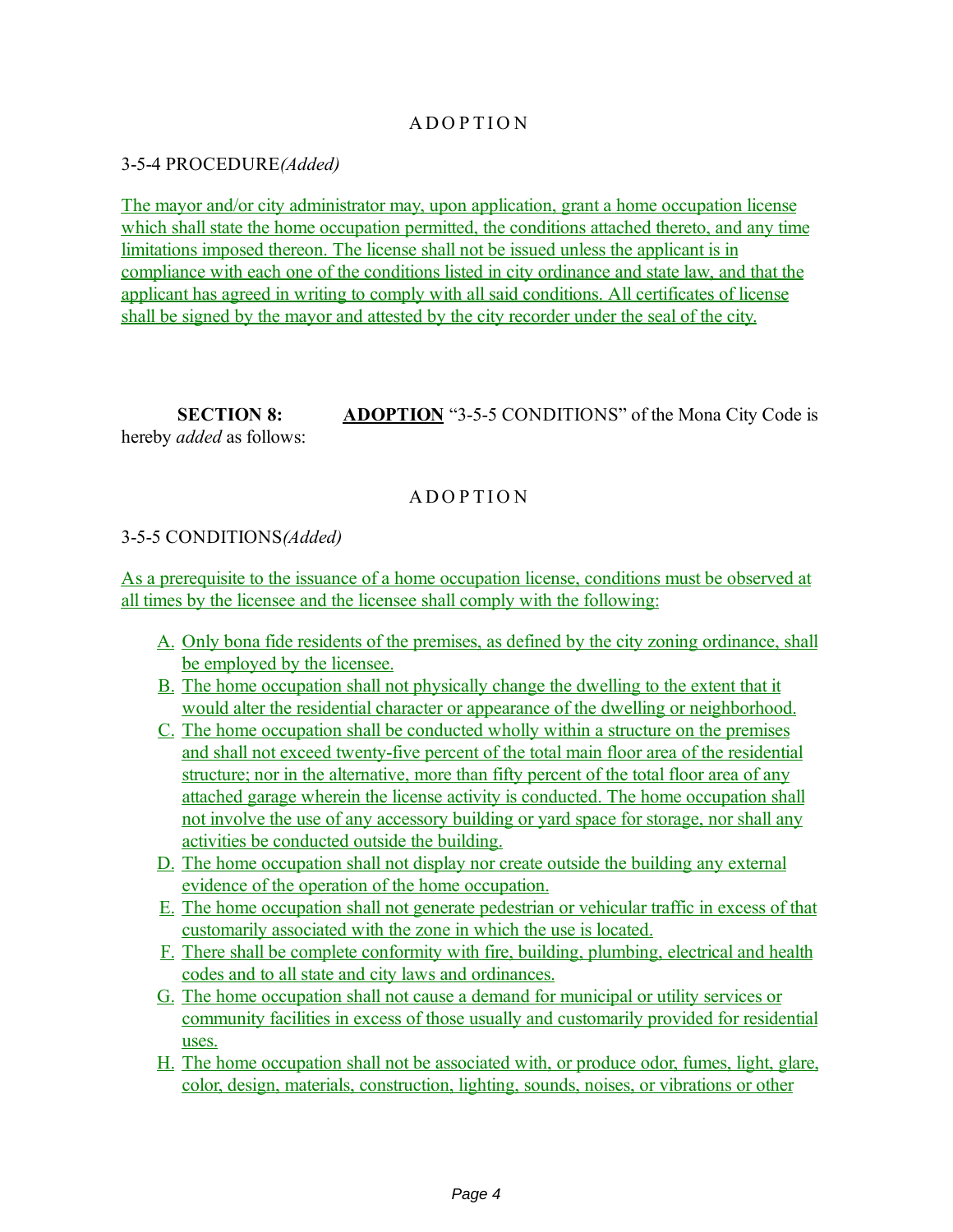nuisances including radio and television reception that may be discernable beyond the premises or unreasonably disturb the peace and quiet of the neighborhood.

- I. Any special condition established by the city council and made of record in the home occupation license, as they deem necessary to carry out the intent of this section shall be met.
- J. All home occupation licenses shall expire annually on or before the last day of the month in which the license was originally issued and may be renewed annually provided there have been no reported violations, complaints, or detrimental characteristics which may, in the opinion of the city council or city zoning administrator, require termination of such occupation.

**SECTION 9: ADOPTION** "3-5-6 RESPONSIBILITY FOR OBTAINING LICENSE" of the Mona City Code is hereby *added* as follows:

# A D O P TI O N

## 3-5-6 RESPONSIBILITY FOR OBTAINING LICENSE*(Added)*

It shall be the responsibility of a person engaging in home occupation within the city to voluntarily apply for and maintain in full force and effect a valid home occupation license and a valid business license from Mona City.

**SECTION 10: ADOPTION** "3-5-7 FEES" of the Mona City Code is hereby *added* as follows:

## **A DOPTION**

3-5-7 FEES*(Added)*

- A. An application fee as specified in the consolidated fee schedule shall be due and payable upon issuance of the home occupation license except as provided herein.
- B. In the event the characteristic or nature of the business requires an inspection by the fire department and/or the building inspection department, an additional twenty-fivedollar fee will be assessed to cover the costs incurred.
- C. METHOD OF CHANGING FEES:
	- 1. The city council shall by resolution or ordinance fix the amount of home occupation license fees and the terms and conditions thereof, copies of which shall be available for public inspection at the office of the city recorder.
- D. REFUNDS: